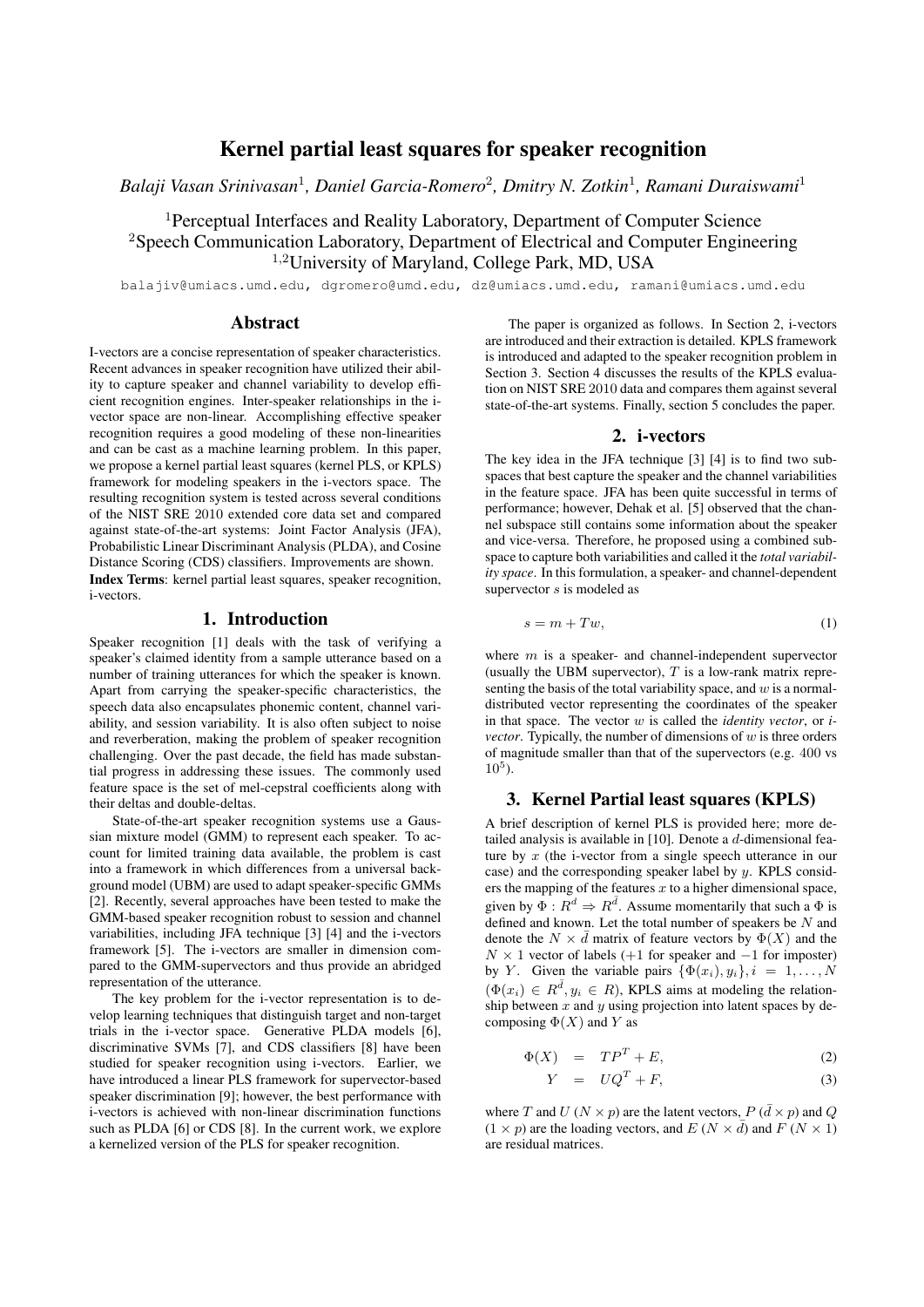

Figure 1: (color) *Non-linear mapping and the corresponding subspaces learnt via Kernel Partial Least Squares (KPLS).*

KPLS is usually solved via the *nonlinear iterative partial least squares (NIPALS) algorithm* [11], which constructs a set of weight vectors  $W = \{w_1, w_2, \dots, w_p\}$  such that

$$
\max[\text{cov}(t_i, u_i)]^2 = \max_{|w_i|=1} [\text{cov}(\Phi(X)w_i, Y)]^2, \quad (4)
$$

where  $t_i$  and  $u_i$  are the  $i^{th}$  columns of  $T$  and  $U$  respectively and  $cov(t_i, u_i)$  indicates the sample covariance between latent vectors  $t_i$  and  $u_i$ . Maximizing the covariance in the latent vector space is equivalent to maximizing discrimination in the same space; in other words, for a particular speaker, KPLS learns a subspace in which the speaker latent vectors  $t<sub>S</sub>$  are well separated from the imposter latent vector  $t_I$  as illustrated in Figure 1. Thus, KPLS learns a unique latent space for each speaker.

It has been shown [11] that the NIPALS algorithm is equivalent to iteratively finding the dominant eigenvectors of the problem

$$
[\Phi(X)^T y y^T \Phi(X)] w_i = \lambda w. \tag{5}
$$

The  $\Phi(X)$ -scores  $t_i$  are then obtained as  $t_i = \Phi(X)w_i$ . Rosipal et al. [10] modify this eigenproblem as

$$
[\Phi(X)\Phi(X)^T y y^T]t = \gamma t.
$$
\n(6)

Using the "kernel" trick [12],  $\Phi(X)\Phi(X)^T$  can be defined as a kernel matrix *K* leading to the final eigenproblem

$$
[Kyy^T]t = \gamma t. \tag{7}
$$

A key advantage of this kernelization is that an explicit definition of the mapping function  $\Phi$  is not required and it suffices to define a kernel function between pairs of feature vectors. This modified version of the NIPALS algorithm for KPLS has been detailed in [10].

After extraction of latent vectors  $t_i$  and  $u_i$ , the kernel matrix *K* is deflated by removing any information captured by *t<sup>i</sup>* and *u<sup>i</sup>* from *K*:

$$
K \leftarrow (I_n - tt^T)K(I_n - tt^T). \tag{8}
$$

The process is repeated till a sufficient number (determined via standard cross-validation) of latent vectors is obtained.

KPLS Regression: We use the KPLS in the regression framework [9] for speaker scoring. Substituting the *w* from Eq. (4) in Eq. (2), we get

$$
\Phi(X)W = TP^T W + E \Rightarrow T = \Phi(X)W(P^T W)^{-1}. (9)
$$



Figure 2: (color) *Kernel Partial Least Squares (KPLS) schematic for speaker recognition.*

Now, *U* can be written in terms of *T* as  $U = TD + H$ , where *D* is a diagonal matrix and *H* is the residual [11]. Eq. (3) now becomes

$$
Y = T D Q^{T} + H Q^{T} + F = \Phi(X) W (P^{T} W)^{-1} D Q^{T} + \bar{F}.
$$

Using  $P = \Phi(X)^T T$  and  $W = \Phi(X)^T U$  from [10] in the above equation, we generate the score for a test i-vector:

score<sub>KPLS</sub> = 
$$
\Phi(X_t)\Phi(X)^T U(T^T \Phi(X)\Phi(X)^T U)^{-1} DQ^T
$$
.

This leads to the KPLS regression:

score<sub>KPLS</sub> = 
$$
K_t B
$$
;  $B = U(T^T K U)^{-1} D Q^T$ , (10)

where  $B$  is the set of PLS regression coefficients,  $K_t$  is the kernel matrix between training data and testing data i-vectors, and *K* is the kernel matrix between the training data i-vectors only. This regression framework provides a direct method to compute the matching score for seamless speaker discrimination, eliminating the need for a separate classifier. Note that the regression coefficients are unique to each speaker.

Choice of Kernel Matrix: The key choice in any kernel method is the kernel function. We use the cosine kernel similar to the one used in [5]. A Linear Discriminant Analysis (LDA) based subspace is first learnt on the i-vectors, and training and testing i-vectors are projected into this space. Let *A* denote the LDA projection matrix. Then, a within-class covariance normalization matrix *W* is learnt on LDA-projected space. Finally, given two i-vectors  $w_1$  and  $w_2$ , the kernel function  $k(w_1, w_2)$  is defined as

$$
\frac{(Aw_1)^TW^{-1}(Aw_2)}{\sqrt{(Aw_1)^TW^{-1}(Aw_1)}\sqrt{(Aw_2)^TW^{-1}(Aw_2)}}.
$$
 (11)

Present approach: In our experiments, we use separate development sets for male and female speakers. All speakers from the development set constitute the negative examples in the KPLS framework (one-vs-all approach). For each target speaker, the corresponding i-vector is assigned a label of  $+1$ ; all negative examples are assigned a label of *−*1; the KPLS is trained; and the speaker-specific regression coefficients *B* are learnt according to Eq. (10). The final score is obtained using Eq. (10) with the kernel built using testing data i-vectors against the development data and training data i-vectors. *Note that the final score in this case is a linear combination of the cosine scores between the testing data i-vector and the combination of target data and development data i-vectors and that this linear combination (B) is unique to each speaker.* These steps are summarized in Figure 2.

#### 4. Experiments

We performed experimental evaluation of the proposed method on the *extended core set* of the NIST SRE 2010 evaluation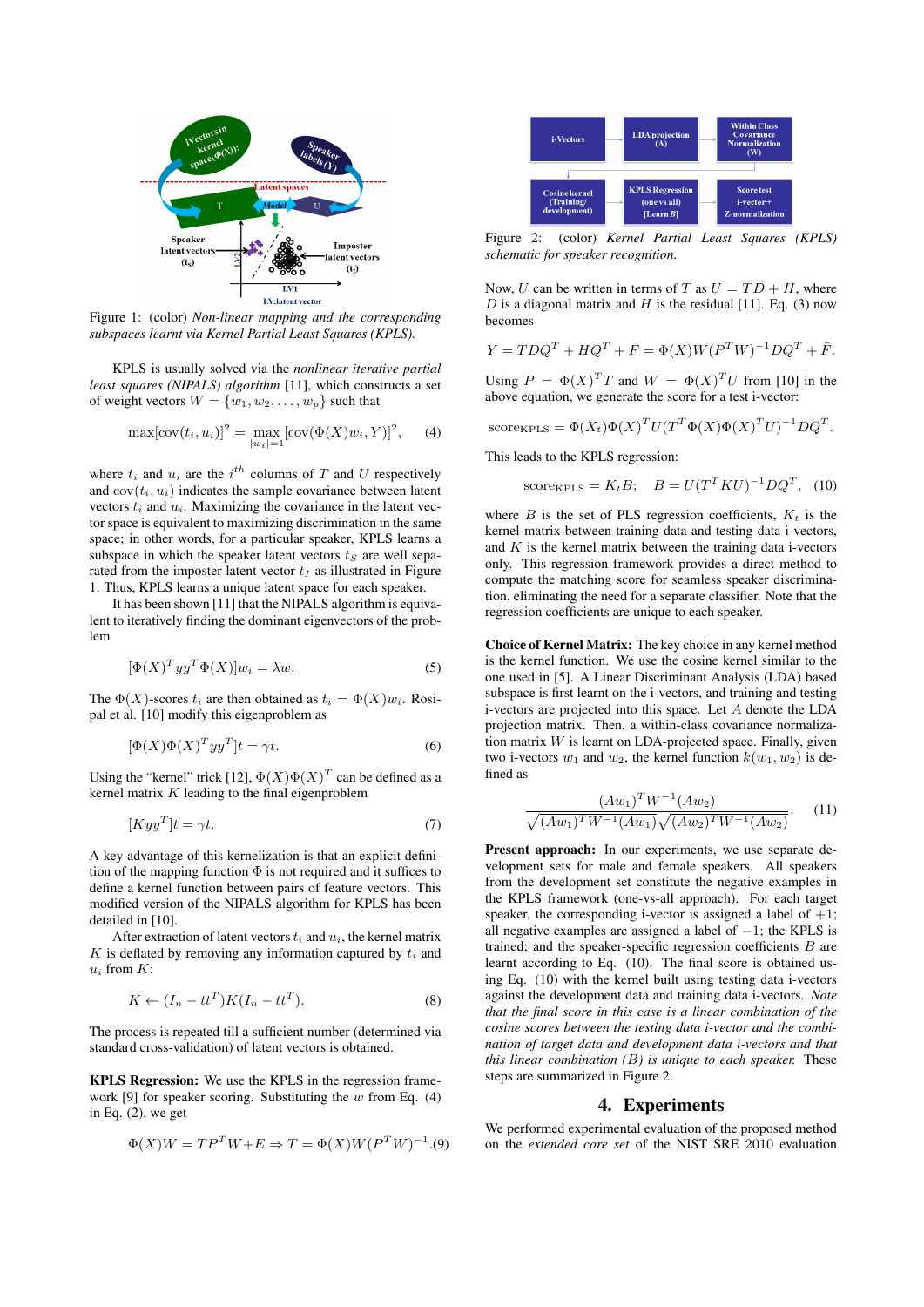data set, which is grouped into 9 trial conditions<sup>1</sup>. Our development data consisted of NIST SRE 2004, 2005, 2006, and 2008 data; Switchboard data set, phases 2 and 3; Switchboard-Cellular data set, parts 1 and 2; and Fisher data set (total of 17319 male and 22256 female utterances). A gender-dependent 2048-center UBM with diagonal covariance was trained using the standard 38 MFCC features, and the gender-dependent total variability matrix *T* of dimension 400 was also learnt. All available development data were used as negative examples in the KPLS framework. KPLS output scores were Z-normalized [1].

#### 4.1. Systems compared

The proposed KPLS based speaker recognition was compared against several state-of-the-art systems, specifically JFA [3] [4], PLDA [6], and CDS [14]. We describe these systems briefly here.

Joint Factor Analysis: JFA provides an explicit mechanism to model the undesired variability in the speech signal. It decomposes the speaker supervector as

$$
s = m + Ux + Vy + Dz,\tag{12}
$$

where  $\{m, U, V, D\}$  are the hyper-parameters of the JFA model, which are estimated via Expectation Maximization (EM). In our experiments, we use the JFA as described in [15]. The *U* and *V* matrices are learnt with 300 and 100 dimensions respectively. Defining  $\Phi_{JFA} = [UVD]$  and  $\beta = [xyz]^T$ , we obtain compensated training and testing supervectors as  $\eta_{train} = \Phi_{JFA}\beta - Ux_{train}$  and  $\eta_{test} = \Phi_{JFA}\beta - Ux_{test}$ . The final score is given by

$$
score_{JFA} = \frac{1}{N} \eta_{train} W_{test} \eta_{test},
$$
\n(13)

where *Wtest* is defined in [15] and *N* is the number of frames in the test segment. The JFA scores are then ZT-normalized [1].

Probabilistic Linear Discriminant Analysis: PLDA facilitates the comparison of i-vectors in a verification trial. A special *two-covariance* PLDA model is generally used for speaker recognition in the i-vector space. The speaker variability and session variability are modeled using across-class and withinclass covariance matrices ( $\Sigma_{ac}$  and  $\Sigma_{wc}$  respectively) in the PLDA setup. A latent vector *y* representing the speakers is assumed to be normally distributed  $\mathcal{N}(y; \mu, \Sigma_{ac})$ , and for a given speaker represented by this latent vector, the i-vector distribution is assumed to be  $p(w|y) = \mathcal{N}(w; y, \Sigma_{wc})$ .

Given two i-vectors  $w_1$  and  $w_2$ , PLDA defines two hypotheses  $\mathcal{H}_s$  and  $\mathcal{H}_d$  indicating that they belong to the same speaker or to different speakers respectively. The score is then defined as  $\log \frac{p(w_1, w_2 | \mathcal{H}_s)}{p(w_1, w_2 | \mathcal{H}_d)}$ . Marginalization of the two distributions with respect to the latent vectors leads to

$$
\text{score}_{\text{PLDA}} = \log \frac{\mathcal{N}\left(\begin{bmatrix} w_1 \\ w_2 \end{bmatrix}; \begin{bmatrix} \mu \\ \mu \end{bmatrix}, \begin{bmatrix} \Sigma_{tot}\Sigma_{ac} \\ \Sigma_{ac}\Sigma_{tot} \end{bmatrix}\right)}{\mathcal{N}\left(\begin{bmatrix} w_1 \\ w_2 \end{bmatrix}; \begin{bmatrix} \mu \\ \mu \end{bmatrix}, \begin{bmatrix} \Sigma_{tot}0 \\ 0\Sigma_{tot} \end{bmatrix}\right)}
$$

In our experiments, we found that using a  $\Sigma_{ac}$  of rank 200 along with a full-rank (rank 400) matrix Σ*wc* produced the best results. The scores were S-normalized only for those conditions that involve telephone speech (all except C1, C2 and C4, where S-norm was found to be detrimental for both EER and DCF). The S-norm is defined in [6] and can be interpreted loosely as a symmetric version of Z-norm [1].

Cosine Distance Scoring: The CDS classifier has been used by Dehak et al. [5] and Senoussaoui et al. [8]. Improved performance has been reported over the corresponding SVM-based approach. The CDS classifier defines the score for the trial as a cosine similarity function between two i-vectors after projecting them to an LDA subspace (learnt on the development data) to remove the session variability. If  $w_1$  and  $w_2$  are the training data and the testing data i-vectors and *A* is the LDA projection matrix, the CDS score is given by

$$
\text{score}_{\text{CDS}} = \frac{(Aw_1)^T(Aw_2)}{\sqrt{(Aw_1)^T(Aw_1)}\sqrt{(Aw_2)^T(Aw_2)}}. \tag{14}
$$

In out experiments, the CDS scores were Z-normalized [1].

#### 4.2. Results

We compared the performance of the KPLS based speaker recognition against the JFA, PLDA, and CDS systems. The corresponding equal error rate (EER) and detection cost function (DCF) values across each condition are tabulated in Table 1 and are shown graphically in Figure 3. The DCF is defined as for NIST SRE 2010 "core" and "8conv/core" conditions.

The PLDA and JFA systems belong to the class of generative methods for speaker recognition. Between them, the PLDA is better in most of the conditions. In contrast, KPLS and CDS belong to the class of discriminative methods, and KPLS outperforms CDS in most of the conditions (in terms of EER). It is well known that discriminative methods perform better when several training utterances are available per speaker. In our evaluation data set, only a single training utterance per speaker is provided; despite that, KPLS performance was better than PLDA performance in three of nine testing conditions and is comparable in two of the remaining ones.

Given than the PLDA and KPLS perform consistently better than other systems, we explored the possibility of score fusion between these approaches. We computed the fused score by combining the output scores with linear weights, which were trained using a small subset of development data. The results are also shown in Table 1 and Figure 3. The fused scores yield the best EERs in all conditions, suggesting the complementary nature of PLDA and KPLS in capturing speaker characteristics. More sophisticated fusion strategy is a subject of further research.

### 5. Conclusions

In this paper, we have proposed a kernel partial least squares framework for speaker recognition in the i-vector space. The proposed framework was compared against several state-of-theart systems on the NIST SRE 2010 extended core data set. The KPLS system outperforms the state-of-the-art in several conditions and provides complementary information, resulting in further improved performance using simple linear score combination as a score fusion technique.

### 6. Acknowledgement

This research was partially funded by the Office of the Director of National Intelligence (ODNI) and Intelligence Advanced Research Projects Activity (IARPA) through the Army Research

<sup>1</sup>www.itl.nist.gov/iad/mig/tests/sre/2010/